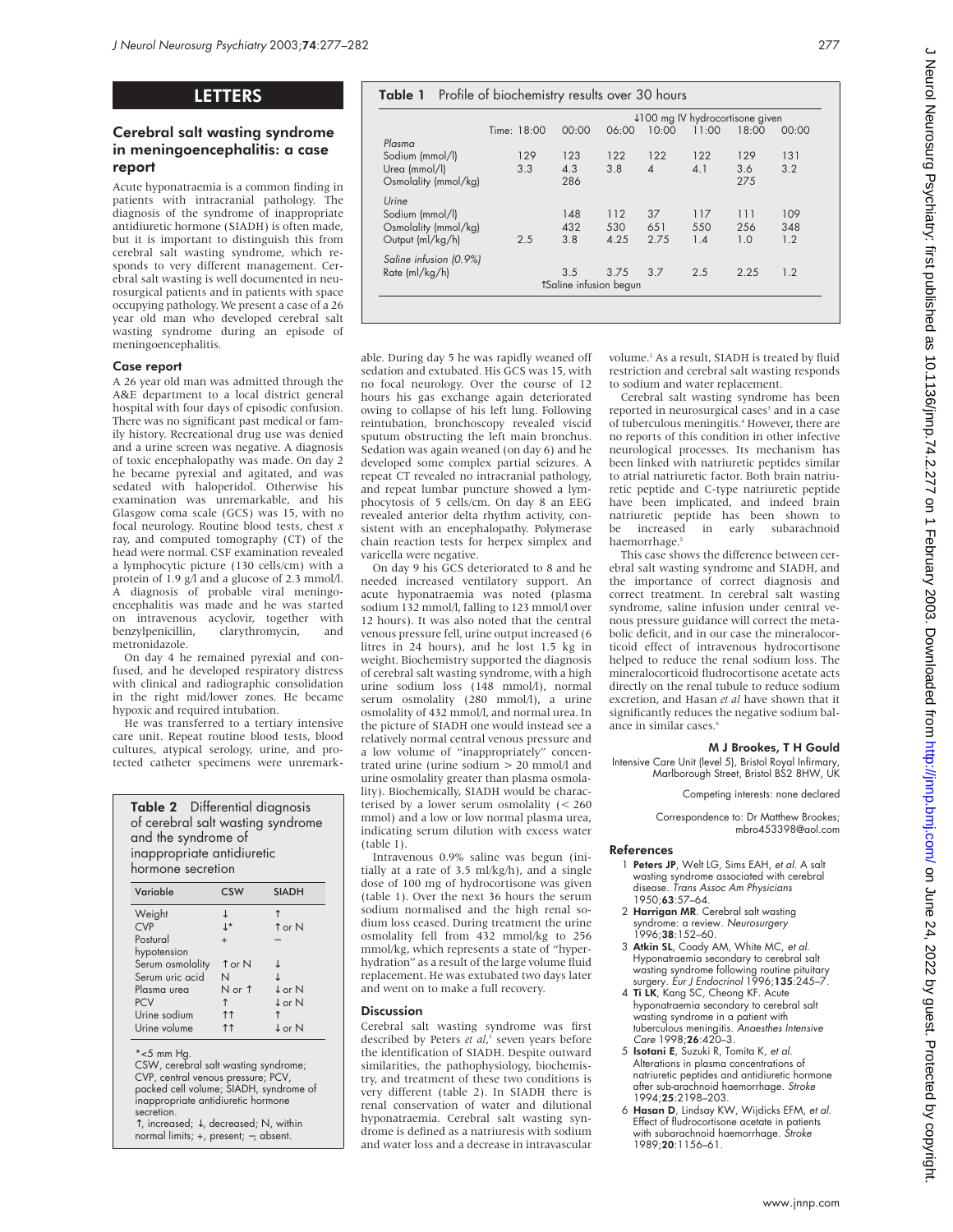# A case of familial inverse Marcus Gunn phenomenon

Inverse Marcus Gunn phenomenon is a rare congenital synkinetic movement presenting as eyelid drooping on jaw opening. It has only rarely been reported.<sup>1</sup> Often this phenomenon follows peripheral facial palsy, $2$  suggesting abnormal synkinesis of the facial nerve. However, the precise mechanism remains uncertain. Only one electromyographic study has been reported in this condition.<sup>3</sup> In that case, trigemino-oculomotor synkinesis was the supposed mechanism, rather than trigeminofacial synkinesis. We report a patient with familial inverse Marcus Gunn phenomenon and speculate on the neuronal mechanism with the support of electromyographic results.

A 31 year old woman visited our clinic complaining of involuntary winking of her left eyelid on jaw opening. The symptom was most prominent when she opened her mouth forcefully, such as when eating or yawning. She stated that the symptom had been noticed from birth, and that her mother and uncle were also affected, but not her two sons. She had no history of previous peripheral facial palsy.

On neurological examination, her extraocular movements were normal and ptosis was not noted. There was no facial paralysis or sensory changes. Masticatory movement or forced mouth opening induced closure of the left eye. Her mother showed the same feature on neurological examination. Brain MRI showed no abnormal findings. Facial nerve conduction studies and the blink reflex were normal. Two channel electromyography showed co-contraction of the left lateral pterygoid muscle and the orbicularis oculi muscle on repetitive masticatory movements (fig 1).

Inverse Marcus Gunn phenomenon, the opposite of the Marcus Gunn phenomenon, is characterised by eyelid closure on jaw opening. Few cases have been reported, most following peripheral facial paralysis. Only one case of congenital inverse Marcus Gunn phenomenon was reported by Lubkin.<sup>3</sup> He observed that on electromyography the levator palpebrae muscle was inhibited or inactivated during jaw opening, without any movement of the orbicularis oculi muscle, and concluded that his patient's symptom was limited to interactions at the level of the third and fifth cranial nerve complexes. Because the Marcus Gunn phenomenon is a pterygoid–levator synkinesis between the pterygoid and the levator palpebrae muscles, Lubkin's case may be the true inverse Marcus Gunn phenomenon. However, our patient's electromyographic studies showed that the ipselateral orbicularis oculi muscle co-contracted with the lateral pterygoid muscle when she opened her mouth. Because these findings were consistently reproducible, we think this phenomenon is caused by synkinesis of the trigeminal and facial nerves in our case.

Most cases of inverse Marcus Gunn phenomenon appear to follow peripheral facial nerve paralysis,<sup>24</sup> with contraction of the orbicularis oculi on jaw opening. However, our patient had no history of peripheral facial paralysis and surprisingly her mother and uncle showed the same phenomenon. We therefore conclude that our patient has a congenital trigemino-facial synkinesis with partial autosomal dominant inheritance. The orbicularis oculi muscle is supplied by the facial nerve connected to maxillary and buccal branches of the trigeminal nerve. As Rana pointed out, $2$  ascending proprioceptive impulses from muscle stretch during full



Figure 1 Electromyography showing co-contraction of ipselateral lateral pterygoid and orbicularis oculi muscles. The orbicularis oculi muscle contracted simultaneously with repetitive masticatory movement.

mouth opening that are carried in the facial nerve could then trigger contraction of the orbicularis oculi muscle owing to faulty regeneration after a traumatic nerve injury. More recently there has been a tendency to explain these synkinetic movements in terms of plastic change in the central nervous system following deafferentiation. As our patient's symptom is congenital, we suppose that the trigemino-facial synkinesis is the result of an abnormal partial connection between the motor neurones of the trigeminal and facial nerves.

#### J Y Oh, J E Kim, Y J Kim, K D Park, K G Choi

Department of Neurology, College of Medicine, Ewha Womans University, 911-1, Mok-dong, YangCheon-ku, Seoul 158-710, Korea

Competing interests: none declared

Correspondence to: Dr Jee-Young Oh; serein02@ewha.ac.kr

#### References

- 1 DeJong RN. The neurologic examination, 5th
- ed. Philadelphia: Lippincott, 1992:178.<br>2 **Rana PVS**, Wadia RS. The Marin-Amat syndrome: an unusual facial synkinesis. J Neurol Neurosurg Psychiatry 1985;48:939–41.
- 3 Lubkin V. The inverse Marcus Gunn phenomenon. An electromyographic<br>contribution. *Arch Neurol* 1978;**35**:249.
- 4 Pavone P, Garozzo R, Trifeletti RR, et al. Marin-Amat syndrome: case report and review of the literature. J Child Neurol 1999;14:266–8.

# Moderate hypoglycaemia obliterates working memory in humans with and without insulin treated diabetes

Moderate hypoglycaemia is common in people with insulin treated diabetes, and some mental functions deteriorate during this state. Working memory is a crucial cognitive process, necessary for many everyday tasks, but its integrity during hypoglycaemia is not

known. We examined the effect of moderate hypoglycaemia on working memory in 32 young adults (16 with type 1 (insulin dependent) diabetes). Mean performance on working memory was reduced almost to levels of chance. During hypoglycaemia, therefore, this important mental ability is almost obliterated though the subjects remain fully conscious.

Working memory is the mental capacity simultaneously to store and manipulate information.<sup>1</sup> It supports human capabilities in composing spoken language and in negotiating the environment. Individual differences in working memory correlate very highly with measures of reasoning and general intelligence.<sup>2</sup> Glucose is the brain's principal fuel, and mental function deteriorates when arterial plasma glucose falls below 3.0 mmol/l. Mental functions that are complex and performed under time pressure are particularly affected, the usual finding being a modest reduction in performance.<sup>3</sup> To date, working memory has not been studied during hypoglycaemia. Here we examine the effect of controlled, moderate hypoglycaemia on performance of a challenging working memory task.

Working memory performance was studied in 32 young adults. Sixteen (nine men, seven women) were healthy, non-diabetic subjects aged between 26 and 34 years (mean (SD), 29.6 (1.7) years); a further 16 (nine men, seven women) were otherwise healthy individuals with type 1 diabetes, aged between 20 and 38 years (28.5 (5.4) years). Those with diabetes had a mean HbA1c of 8.3 (0.5)%. The mean number of correct items in the national adult reading test was 36.9 (6.1) for the nondiabetic group and 34.6 (5.6) for the diabetic group. Thus both groups comprised people of above average cognitive ability, with an overall mean intelligence quotient of about 113. They were examined under conditions of euglycaemia (4.5 mmol/l) and hypoglycaemia (2.5 mmol/l). The hyperinsulinaemic glucose clamp technique was used to achieve precise control of arterialised plasma glucose.

Permission to conduct the study was given by Lothian Health medical research ethics committee. Written, informed consent was obtained from all subjects.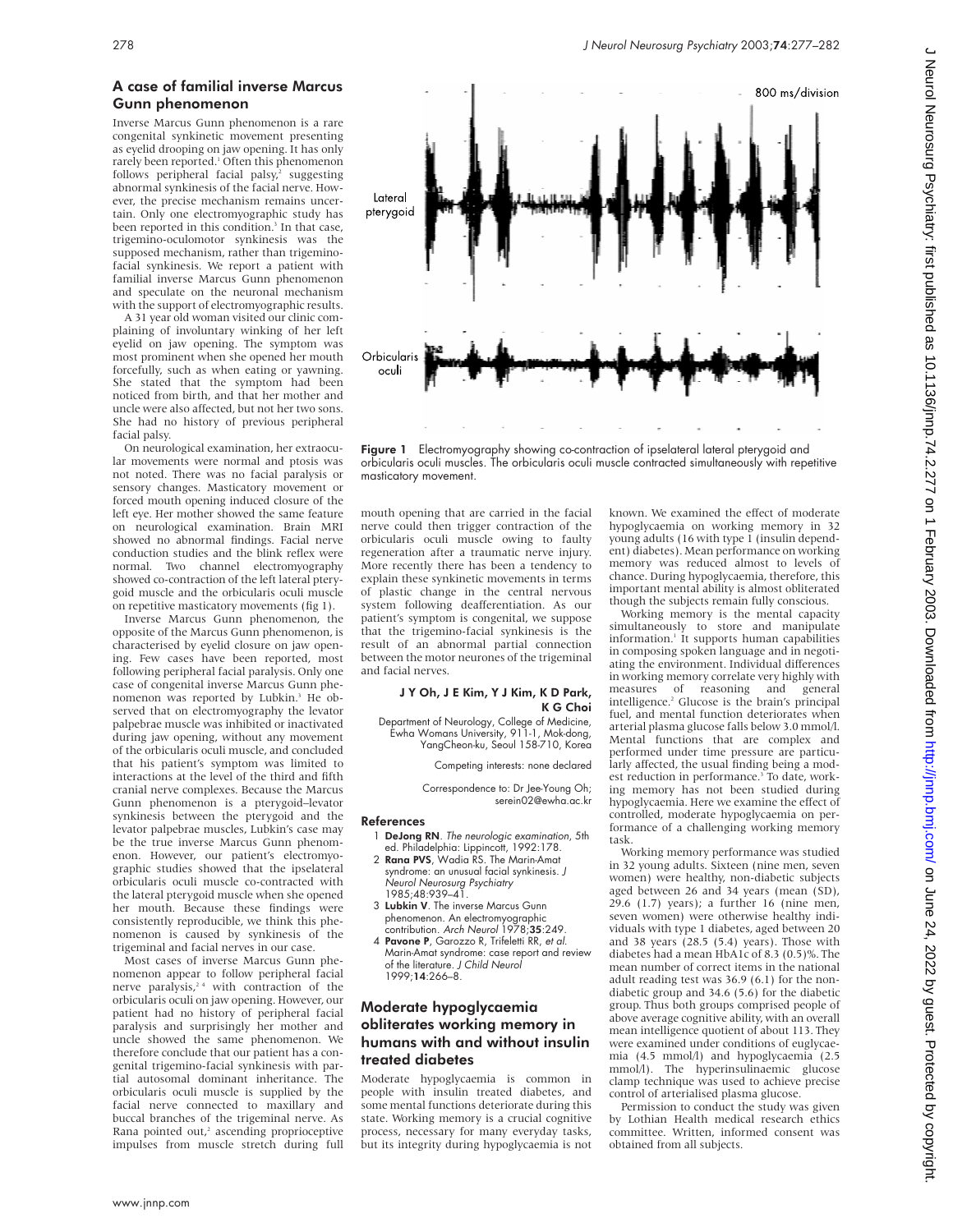|                                                     | Euglycaemia | Hypoglycaemia | p Value for mean<br>difference | Eta squared | p Value for variance<br>difference |
|-----------------------------------------------------|-------------|---------------|--------------------------------|-------------|------------------------------------|
| Four term order (working<br>memory; number correct) | 12.4(4.3)   | 3.7(2.3)      | < 0.001                        | 0.86        | < 0.001                            |
| Digit symbol (number correct)                       | 71.8(12.1)  | $61.3$ (15.5) | < 0.001                        | 0.57        | 0.08                               |
| Trail making B (seconds)                            | 37.6(8.4)   | 58.3 (11.6)   | < 0.001                        | 0.74        | 0.08                               |

The experiment had a repeated measures, counterbalanced design with glycaemic condition as a within subjects factor (repeated measure); between subjects factors were whether or not subjects had diabetes and the order of conditions (euglycaemia-hypoglycaemia and hypoglycaemia-euglycaemia). Data, presented as mean (SD), were analysed using general linear modelling (repeated measures) on SPSS version 10.1. There were no significant order effects.

The "four term order" working memory test is from Kyllonen's well validated cognitive battery of tests which is based on a model of human information processing.4 The task involves storing rules and stimuli in working memory and mentally manipulating the order of the stimuli so that they fit the rules. For each item of the task, subjects listen to three rules read aloud by the experimenter and then choose which of eight response options correctly accords with the rules. For example, the rules in one item are: "The animals come after the furniture; the horse comes before the dog; the desk does not come before the rug." Eight response alternatives are then displayed on a card. The subject would score correctly by choosing the sequence "rug-desk-horse-dog." Twenty four different items were used in each study condition. Subjects also performed the digit symbol test from the Wechsler adult intelligence scales–revised, and the trail making B test from the Halstead Reitan neuropsychological test battery. Performance on these latter two tasks is known to deteriorate during hypoglycaemia.

As expected, mean scores on the digit symbol and the trail making B tasks were significantly poorer during moderate hypoglycaemia (table 1). The hypoglycaemia induced deterioration involved a fall in the mean scores overall, with considerable overlap in scores between the two conditions. The variance of these two tests did not differ significantly between the euglycaemia and hypoglycaemia conditions (Pitman's test for variance difference in non-independent measures, NS). Scores on the four term order task declined from a mean of 12.4 (4.3) during euglycaemia to 3.7 (2.3) during hypoglycaemia (p < 0.0001). Two further aspects of this result are notable. First, a score of 3.0 represents chance responding on the four term order test, which is close to the mean score during hypoglycaemia. Second, the variance in the four term order test scores fell significantly from hypoglycaemia to euglycaemia  $(p < 0.001$ , using Pitman's test; table 1). Thus a range of individual differences in working memory scores during euglycaemia—from chance to near perfect performance—was reduced to near uniform chance responding during hypoglycaemia. There was no significant association in the diabetes group between HbA1c and the decline in working memory induced by hypoglycaemia. There was no difference in the effect of hypoglycaemia between the diabetic and non-diabetic

groups on any of the three mental tests (that is, there was no group by condition interaction for any test).

Unlike other mental functions, working memory—as indexed by the four term order task—was almost obliterated during moderate hypoglycaemia in young adult humans, with and without type 1 diabetes. Working memory is a pillar of human mental performance, its variance in humans being almost indistinguishable from differences in reasoning and general intelligence.<sup>2</sup> It is likely that, whereas other working memory tasks might also deteriorate during hypoglycaemia, those that were less complex than the four term order task would not be reduced to chance levels of performance. Animal studies suggest that performing difficult working memory tasks makes especially high demands on brain extracellular glucose, specifically in the hippocampus.<sup>5</sup> However, the comparability of human and animal studies of working memory is limited because of the different tasks used, and the different meaning that the concept of working memory may have when applied to human versus other species. The hippocampus and other medial temporal lobe structures and the frontal lobes are especially sensitive to the effects of neuroglycopenia.<sup>6</sup> A possible basis for the special vulnerability of working memory to the effects of hypoglycaemia is therefore the interaction of local brain energy demands and the regional density of the cerebral glucose transporters GLUT1 and GLUT3. The degree of hypoglycaemia induced here, which often occurs in people with type 1 (insulin dependent) diabetes, does not affect conscious level. Though many mental tasks show some deterioration in this state, it is remarkable to find a core mental function that the brain is almost totally unable to support.

#### Acknowledgement

AJS and VMcA were funded by Eli Lilly during this research.

Competing interests: none declared.

### I J Deary

- Department of Psychology, University of Edinburgh, 7 George Square, Edinburgh EH8 9JZ, Scotland, UK
	- A J Sommerfield, V McAulay, B M Frier Department of Diabetes, Royal Infirmary of Edinburgh
		- IJD is the recipient of a Royal Society-Wolfson Research merit award.

Correspondence to: Professor Ian J Deary; i.deary@ed.ac.uk

#### References

- 1 Baddeley A. Working memory. Science 1992;255:556–9.
- 2 Engle RW, Tuholski SW, Laughlin JE, et al. Working memory, short term memory, and general fluid intelligence. J Exp Psychol Gen  $999.128.309 - 31$
- 3 Heller SR, MacDonald IA. The measurement of cognitive function during hypoglycaemia. Diabet Med 1996;13:607–15.
- 4 Kyllonen PC. Aptitude testing inspired by information processing: a test of the 4-sources model. J Gen Psychol 1993;120:375–405.
- 5 McNay EC, Fries TM, Gold PE. Decreases in rat extracellular hippocampal glucose concentration associated with cognitive demand during a spatial task. Proc Natl Acad Sci USA 2000:97:2881-5.
- 6 Fujioka M, Okuchi K, Hiramatsu KI, et al. Specific changes in human brain after hypoglycemic injury. Stroke 1997;28:584–7.

### **Parainfectious** opsoclonus-myoclonus syndrome: high dose intravenous immunoglobulins are effective

Opsoclonus-myoclonus syndrome (OMS) is a rare neuro-ophthalmical disorder that affects children more often than adults. Opsoclonus is characterised by involuntary, irregular, but conjugate saccadic eye movements either multidirectional or horizontal ("ocular flutter") precipitated by change of fixation.<sup>1</sup> Pathophysiologically, a disordered interaction of "burst" and "omnipause" cells located in the brain stem has been suggested.<sup>2</sup> The associated myoclonus is typically exacerbated by muscle activation and predominantly involves the face, limbs, and trunk. Among various aetiologies of OMS, paraneoplastic, paraviral or idiopathic encephalitis are the most common causes and an autoimmune mediated brain stem dysfunction is the suggested underlying pathomechanism.<sup>3</sup> Tumour related childhood OMS occurs predominantly in association with neuroblastoma and ganglionneuroblastoma. Paraneoplastic OMS in adults may evolve with lung, breast or uterus cancer, or neuroblastoma.<sup>2</sup> Parainfectious and idiopathic forms account for about 50% of cases.1 As OMS is rare there is no standard treatment recommendation. Some cases resolve spontaneously or with symptomatic treatment including clonazepam, valproic acid, piracetam, thiamine, reserpine, chlormethiazole. ACTH seems to be the treatment of choice in children with paraneoplastic OMS whereas in adult onset OMS the role of immunotherapy is less well established.<sup>2</sup> Here we report a patient with parainfectious OMS whose symptoms were well controlled with repeated administration of high dose intravenous immunoglobulin (Ig).

### Case report

A few days after recovery from flu-like symptoms a 36 year old computer specialist experienced subacute evolution of jerking involving his arms and legs that exacerbated while moving his limbs. His gait became increasingly unsteady. He noticed visual instability and reported severe oscillopsia interfering with reading. He also felt irritable. Neurological examination, performed four weeks after the onset of symptoms showed brief and small amplitude horizontal eye oscillations,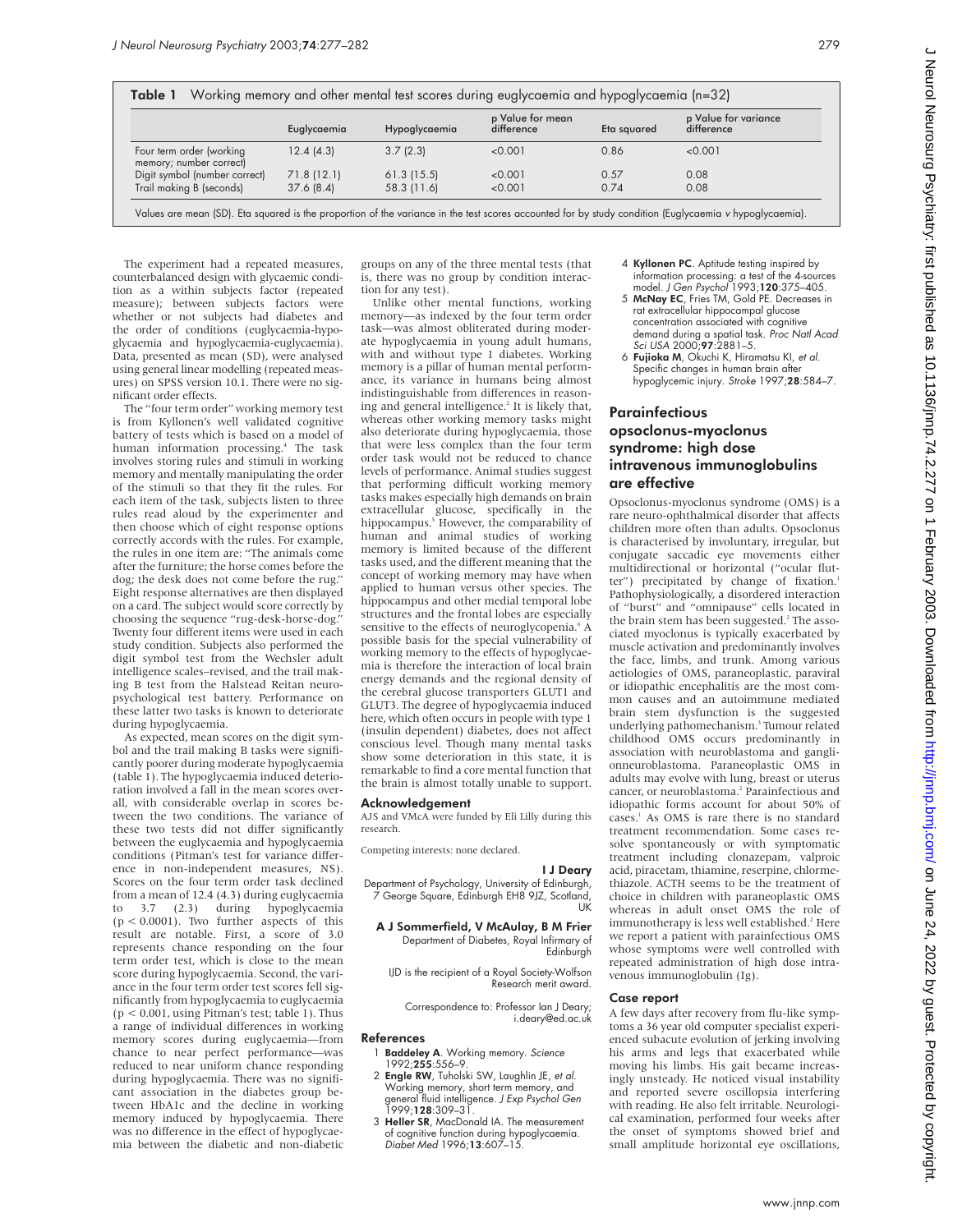

Figure 1 Polygraph recordings of horizontal and vertical eye movements (top two registrations in each panel, AC recording, time constant 1.6 s) from the splenius capitis muscles on the right and left (SPC r, SPC 1). Top and middle, both, the frequency of horizontal ocular oscillations and the myoclonus irradiation into the neck muscles depend on the amplitude of vertical eye movements. Bottom, with feet closed while standing (artefact in the electrooculogramm), irregular myoclonus occurred simultaneously in the right and left tibialis anterior (TA) muscles without, however, associated myoclonic eye movements (50 Hz artefact in the horizontal eye recording).

sometimes associated with jerky horizontal head movements. Vertical, but not horizontal smooth pursuit eye movements over an increasing angle progressively increased the frequency of both horizontal eye oscillations and jerky head movements. While resting or in action he showed non-rhythmic myoclonic jerks involving neck, arm, and leg muscles. There was moderate dysmetria on finger-nose testing and mild truncal ataxia. The remaining neurological and physical examinations were unremarkable. Routine laboratory testing, including full blood count, electrolytes, liver function tests was normal as were serum electrophoresis and complement studies. The cerebrospinal fluid (CSF) had 48 white cells/µl with 84% lymphocytes, 3% monocytes, and 14% plasma cells, a protein content of 63 mg/dl (normal <50 mg/dl) and intrathecal production of IgM and positive oligoclonal bands. Serum titres of antibodies against Purkinje cells (anti-Yo) and neuronal nuclear antigens (anti-Hu/Ri) as well as glutamic acid decarboxylase (anti-GAD) were negative as were antinuclear antibodies (ANA) and antibodies against cytoplasmic granulocyte antigens (ANCA). Serological tests for infectious pathogens (borrelia burgdorferi, chlamydia, HSV, VZV, EBV, HHV6, HTLV-1) were unremarkable and tumour markers (carcinoembryonic antigen, α fetoprotein, CA 19-9, neuron specific enolase and prostatic acid

phosphatase) were not detectable. Serum and CSF angioconverting enzyme activities were not increased. Combined electro-oculography and electromyography showed high frequency conjugate ocular oscillations occasionally associated with myoclonic neck muscle activity (fig 1). Visual, sensory, and motor evoked potentials as well as EEG were normal. Cranial magnetic resonance imaging (MRI) was unremarkable. Radiological studies included normal chest roentgenogram as well as chest and abdominal computed tomography. Abdominal and thyroid ultrasonography were unremarkable. The patient received valproic acid 1800 mg per day and methylprednisolone 500 mg for five consecutive days, followed by oral tapering off. OMS remained unchanged for seven days. Therefore, on hospital day nine a five day course of 30 g/d intravenous Ig was started. Within two days clinical symptoms improved considerably and rapidly. At two month follow up the patient had mild residual opsoclonus and some myoclonic jerking on the left. Repeated administration of 5×30 g intravenous Ig led to a complete clinical recovery with no recurrence of OMS since then.

### Comment

The patient reported here developed opsoclonus, myoclonus, and moderate ataxia in close temporal association with a flu-like

illness. Intensive diagnostic assessment revealed no evidence of a remote neoplasm and thus, parainfectious OMS was the most probable diagnosis. As serological tests did not confirm a recent infection, classification as idiopathic OMS would also be appropriate.<sup>1</sup> The disabling symptoms responded dramatically to treatment with high dose intravenous Ig. Resolution of opsoclonus, myoclonus, and cerebellar signs coincided closely with intravenous Ig administration suggesting that intravenous Ig and not the preceding corticosteroid pulse therapy accelerated recovery. However, corticosteroids may be beneficial in some cases and a delayed corticosteroid effect cannot be excluded in our case. Consistent with our observation, a response to intravenous Ig was previously reported in some children and adults with idiopathic or parainfectious OMS, among them some whose symptoms did not respond to corticosteroids.3 4 In a recent retrospective analysis, Bataller *et al*<sup>5</sup> observed a more benign clinical evolution and a better response to immunotherapy in adults with idiopathic as compared with patients with paraneoplastic OMS. In this series 8 of 10 patients with idiopathic OMS were treated with either intravenous Ig  $(n=4)$ , corticosteroids  $(n=2)$ , combined intravenous Ig and corticosteroids  $(n=1)$ , or azathioprine  $(n=1)$ . Accelerated recovery was observed in all patients treated with intravenous Ig and in one patient after corticosteroids. In contrast, 9 of 10 patients with paraneoplastic OMS consistently improved after tumour removal whereas immunotherapy with intravenous Ig and corticosteroids alone or in combination as well as plasmapheresis had no effect. Altogether, the available evidence suggests that intravenous Ig is an effective treatment in parainfectious and idiopathic OMS and superior to corticosteroids. Intravenous Ig therefore may prove useful as first line treatment. Moreover, a favourable response to intravenous Ig or other immunotherapies may help to differentiate parainfectious or idiopathic OMS from paraneoplastic forms of the syndrome. The effectiveness of intravenous Ig as an immunomodulatory agent supports the assumption that autoimmune pathomechanisms are involved in the emergence of parainfectious and idiopathic OMS. Treatment with intravenous Ig is safe, very rarely hyperviscosity, and consecutive thromboembolic events may complicate its use.<sup>3</sup>

### K Glatz, H-M Meinck, B Wildemann

Department of Neurology, University of Heidelberg, Im Neuenheimer Feld 400, 69120 Heidelberg, **Germany** 

> Correspondence to: Dr K Glatz; katharina\_glatz@med.uni-heidelberg.de

#### References

- 1 Caviness J, Forsyth P, Layton D, et al. The movement disorder of adult opsoclonus. Mov Disord 1995;10:22–7.
- 2 Pranzatelli MR. The neurobiology of the opsoclonus-myoclonus-syndrome. *Clin*<br>Neuropharmacol 1992;**15**:186–228.
- 3 **Pranzatelli MR**. The immunopharmacology of the opsoclonus myoclonus syndrome. Clin Neuropharmacol 1996;19:1–47.
- 4 Pless M, Ronthal M. Treatment of opsoclonus-myoclonus with high-dose intravenous immunoglobulin. Neurology 1996;46:583–4.
- 5 Bataller L, Graus F, Saiz A, et al. Clinical outcome in adult onset idiopathic or paraneoplastic opsoclonus-myoclonus. Brain 2001;124:437–43.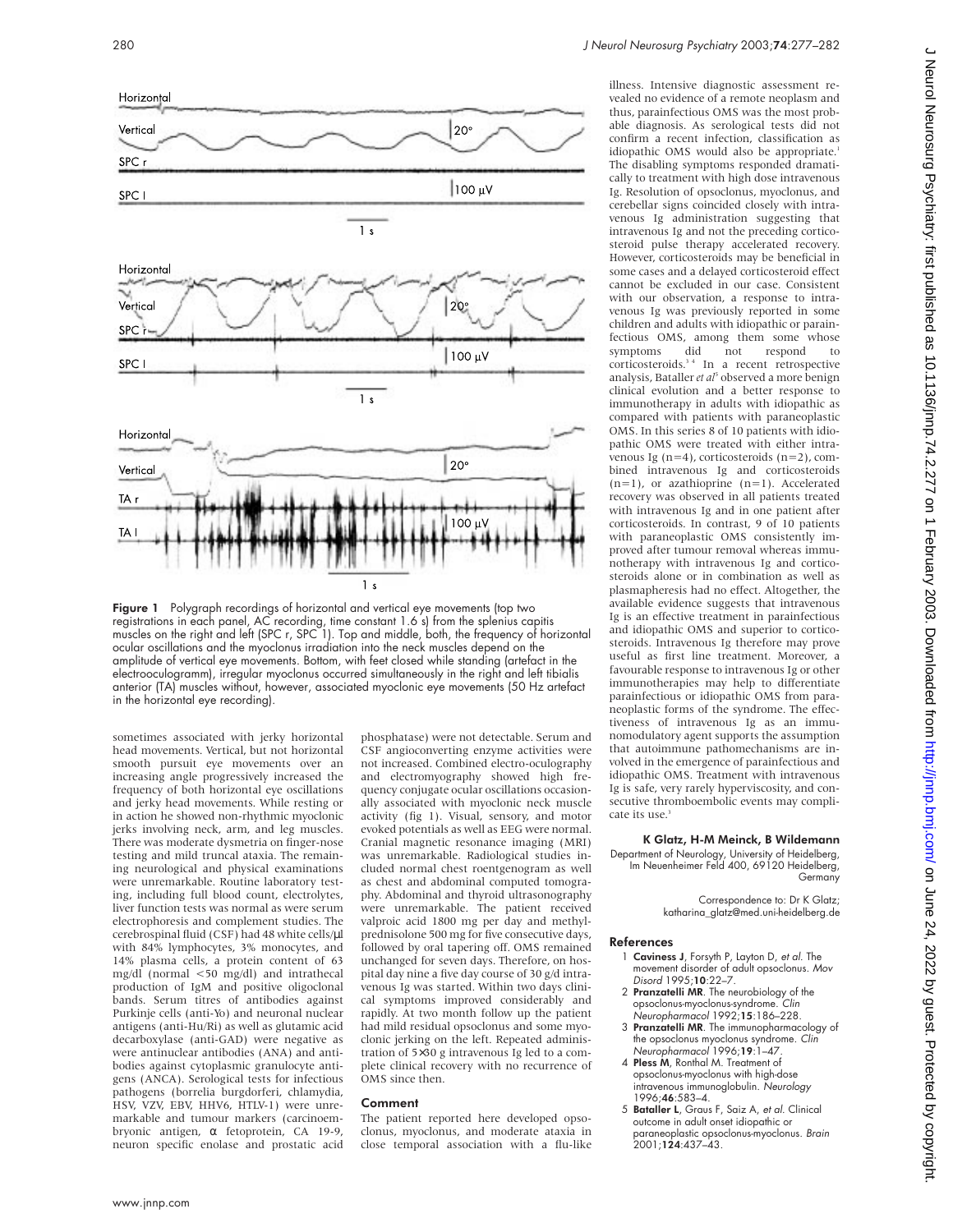# Central and peripheral fusiform aneurysms six years after left atrial myxoma resection

Central nervous system embolisation of left atrial myxoma is well documented.<sup>1</sup> The most common neurological sequel is acute cerebral ischaemia secondary to vessel occlusion by tumour.2 Delayed neurological complications are much less common and may result from tumour recurrence with embolisation, progressive vascular stenosis, aneurysm formation with subsequent rupture, or parenchymal metastasis.<sup>2</sup> We report the occurrence of multiple myxomatous aneurysms in a patient six years after resection of a left atrial myxoma who was experiencing transient ischaemic attacks in the same distribution as the largest aneurysms. These lesions included bilateral fusiform aneurysms of the superior cerebellar and posterior cerebral arteries.

#### Case report

A 60 year old woman had a two week history of progressive occipital headache, intermittent visual changes, right facial pain, and imbalance. On examination, she had mild left upper and lower extremity weakness and mild cerebellar asymmetry. The patient reported a history of left atrial myxoma resection six years before presentation. Atherosclerotic risk factors included remote tobacco use and raised serum cholesterol. Pertinent drug treatment included fluvastatin and clopidogrel.

Magnetic resonance imaging (MRI) of the brain suggested aneurysms of the superior cerebellar arteries or posterior cerebral arteries. The MRI also revealed areas of previous infarction in multiple vascular distributions including the left superior cerebellar artery and both posterior cerebral arteries. Digital subtraction angiography showed large irregular fusiform aneurysms of the proximal superior cerebellar arteries (fig 1A). Fusiform dilatation of the P1 segment of the right posterior cerebral artery and the P2 segment of the left posterior cerebral artery were also noted. Small peripheral fusiform aneurysms were identified in multiple vascular territories including the right anterior cerebral artery territory and both middle cerebral artery distributions (fig 1B). The angiographic appearance of the aneurysms was not specific and the differential diagnosis included an infectious (bacterial or fungal) or neoplastic<br>aetiology (myxoma, choriocarcinoma), choriocarcinoma), connective tissue disorders (Ehlers–Danlos syndrome, Marfan's syndrome), and neurocutaneous syndromes (for example, neurofibromatosis type 1). There were no branch vessel occlusions. There was no evidence of atherosclerotic disease in the head or neck and no radiographic evidence of myxoma recurrence in the heart.

A right pterional craniotomy was undertaken and showed grossly abnormal superior cerebellar arteries. The right superior cerebellar artery was more involved than the left and had a markedly thickened, whitish, partially calcified wall. No component of the aneurysm was suitable for clipping. The superior cerebellar arteries were reinforced with a cotton wrap before closure. The risk of obtaining a pathological specimen without significant bleeding complications was felt to be too high. Given the patient's history of myxoma resection and lack of clinical or objective evidence for an alternate aetiology, the aneurysms were felt to be secondary to remote myxoma embolisation.

### **Discussion**

Cardiac myxomas account for more than 50% of primary cardiac neoplasms, with over 70% occurring in the left atrium.<sup>3</sup> Up to 45% of left atrial myxomas embolise systemically, and as many as half involve the cerebral vasculature.<sup>1</sup> Neurological symptoms attributable to cardiac myxoma can be categorised as acute or delayed. In the acute setting, tumour embolisation with branch vessel stenosis or occlusion resulting in cerebral ischaemia is the proposed mechanism. It is more common for neurological symptoms related to cardiac myxoma to precede the diagnosis.<sup>2</sup> In a Mayo Clinic series of 40 patients with atrial myxoma, 10 (25%) experienced neurological symptoms at the time of diagnosis. Thirty five of these patients were followed for 12 to 235 months: one patient (3%) had a probable delayed neurological complication.

There are several case reports of delayed neurological symptoms related to cerebral myxomatous embolisation, ranging between one and eight years from initial diagnosis and reflecting a unique underlying neuropathology.4 Delayed imaging findings include fusiform and saccular aneurysms, vessel irregularity with stenosis, and intraaxial metastasis.4567 Myxomatous aneurysms can rupture, but the risk of this has not been quantified.<sup>5</sup> Intracranial myxomatous aneurysms occur with the highest frequency in the peripheral arterial branches of the anterior and middle cerebral artery distribution, although central fusiform aneurysms have been reported.3 Saccular aneurysms are a less common feature of myxomatous emboli.



Figure 1 Digital subtraction angiography of the cerebral vessels in a 60 year old woman six years after left atrial myxoma resection. (A) Left vertebral artery arteriogram, transfacial view, shows large irregular fusiform aneurysms of the proximal superior cerebellar arteries bilaterally (long arrows). Involvement of the P1 segment of the right posterior cerebral artery and the more distal left posterior cerebral artery is noted (short arrows). (B) Right internal carotid arteriogram, magnified lateral view, shows a peripheral fusiform aneurysm of a distal posterior right middle cerebral artery branch (short arrow).

Thromboembolic events emanating from an aneurysm can result in transient ischaemic attacks, which are radiographically occult. Haemodynamically significant vessel stenosis can cause intermittent ischaemic symptoms. Parenchymal and intraventricular metastases, although uncommon, result in symptoms referable to the area of brain involved and the mass effect they create.

Two theories on the pathophysiology of myxomatous aneurysms have been widely accepted. The original theory suggested that postembolic vascular damage and subsequent scarring resulted in an alteration of flow<br>dynamics that promoted aneurysm that promoted aneurysm formation.3 In later studies, histopathological evidence showed active invasion of the vascular wall by viable tumour emboli.<sup>456</sup> The ensuing inflammation and fibrosis weaken the elastic media, resulting in erosion of the arterial wall and subsequent aneurysm formation. This process can be slowly progressive and may help explain why patients with myxomatous aneurysms present several years after resection of the primary tumour.

The current case highlights the occurrence of neurological symptoms at a time remote from the initial diagnosis of cardiac myxoma. The development of delayed symptoms is unusual but is a well documented phenomenon and should be considered in patients with an appropriate history. Although we cannot prove the relation between the symptoms and the aneurysms, we felt it compelling that our patient's transient ischaemic attacks were concordant with the areas of brain supplied by the largest aneurysms. Moreover, the right superior cerebellar artery aneurysm was in close proximity to the right trigeminal nerve and could have played a role in her right facial pain. The patient has been stable on maximal medical management.

This case also illustrates the diagnostic value of conventional angiography in detecting vascular neuropathology related to myxomatous embolisation. Although the larger, posterior circulation aneurysms were suspected on MRI, and might have been detected on magnetic resonance or computed tomographic angiography (MRA, CTA), it is less likely that alternate vascular imaging studies would have detected multiple small peripheral aneurysms that are more typical of this disease. Several of the peripheral aneurysms were detectable only by delayed washout of contrast relative to the arterial phase, a finding that cannot be appreciated on MRA or CTA. Because small peripheral aneurysms are more frequent, the most sensitive vascular imaging study should be used for their detection.

### M T Walker

Northwestern Memorial Hospital, Department of Radiology, Division of Neuroradiology, 676 N St Clair Street, Suite 800, Chicago, Illinois, USA

#### R K Kilani

University of Arizona School of Medicine, Tucson, Arizona, USA

### L R Toye, C R Bird

Barrow Neurological Institute, St Joseph's Hospital and Medical Center, Department of Radiology, Phoenix, Arizona, USA

Competing interests: none declared

Correspondence to: Dr Matthew T Walker, mwalker@radiology.northwestern.edu

### References

1 DeSousa AL, Muller J, Campbell RL, et al. Atrial myxoma: a review of the neurological complications, metastases and recurrences. J Neurol Neurosurg Psychiatry 1978;41:1119–24.